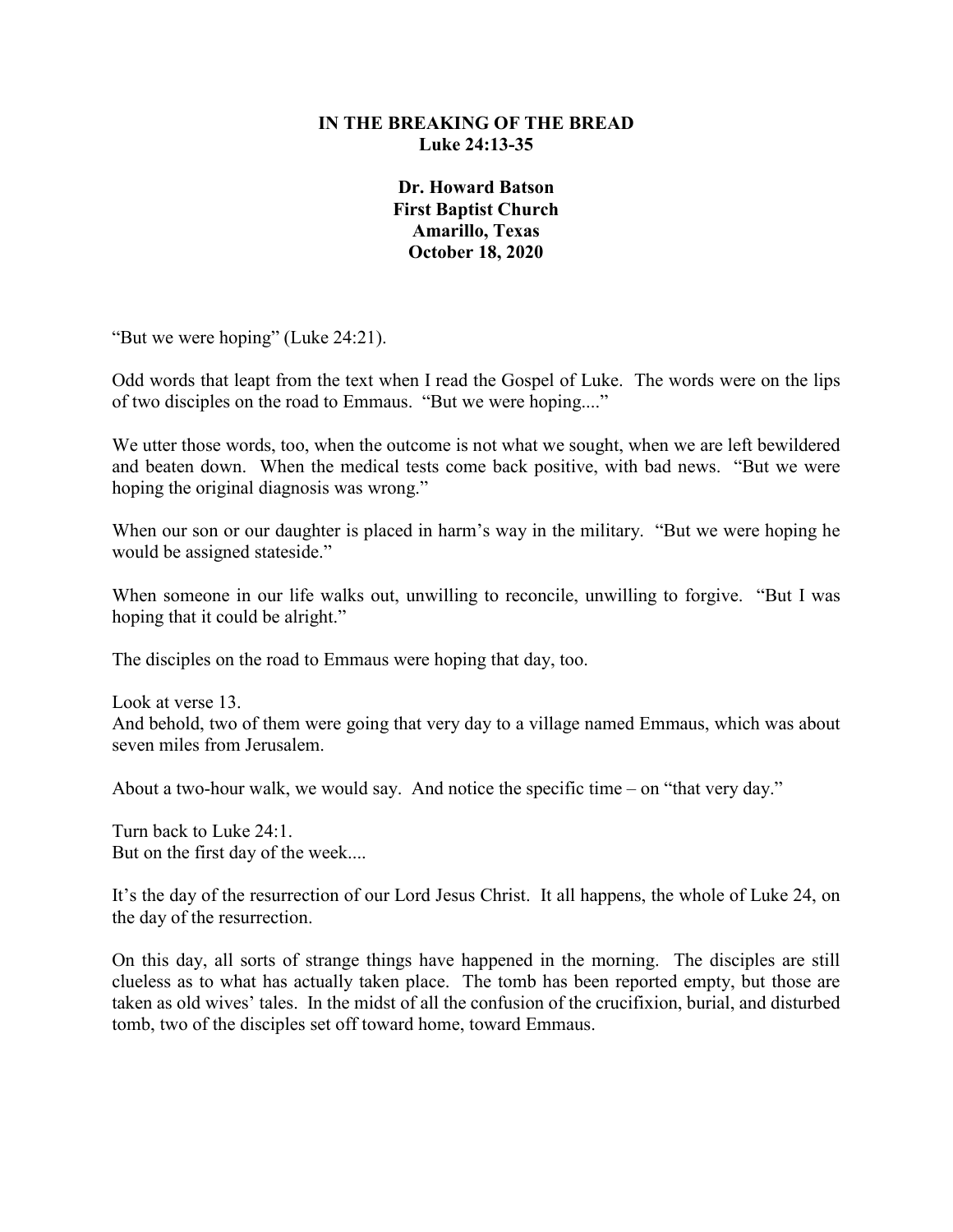Their departure from the city at the first opportunity – when the Sabbath is over – hints that the community of disciples is in danger of collapsing because of bitter disappointment, grief, and confusion. (David Garland, *Luke*, p. 950)

Look at verse 14 And they were conversing with each other about all these things which had taken place.

What happened after 9/11? Our worlds were shocked. Rattled. Changed. You didn't have a single conversation with someone on 9/11 that wasn't about the attack. The images were seared in our minds. The fire. The smoke. The catastrophe. The uncertainty. The emptiness. The confusion. Our world was no longer safe. Everything had changed, and nobody seemed to be in control. Churches gathered and prayed and comforted and discussed. Our very bedrock had been broken.

So it was for these disciples on resurrection Sunday. They had been following Jesus. They committed themselves to this Messiah. They had seen His wondrous miracles. And then that horrid image of Him crucified. The confusion of the missing body.

How could you not know? How could you not talk about it if your Master was crucified? Even His body, it seemed, had been disrespected.

Verse 15-17.

And it came about that while they were conversing and discussing, Jesus Himself approached, and began traveling with them. But their eyes were prevented from recognizing Him. And He said to them, "What are these words that you are exchanging with one another as you are walking?" And they stood still, looking sad.

"Their eyes were seized" (v. 16). The passive voice of the verb suggests that the blindness is divinely imposed.

These disciples, who had seen the crucifixion of their hope, were on the road to Emmaus – going back home disappointed, defeated, discouraged, depressed because of the death of their Messiah.

A stranger approaches. "What world does he live in? How could he possibly not know? Everybody knows what's been happening in Jerusalem."

"What are you talking about?" Jesus asked, innocently enough – as if He didn't already know.

They stopped in their tracks (verse 17). Sadness overcame them again at the question.

Verse 18

And one of them, named Cleopas, answered and said to Him, "Are You the only one visiting Jerusalem and unaware of the things which have happened here in these days?"

What world are you living in? Do you have no idea what is taking place?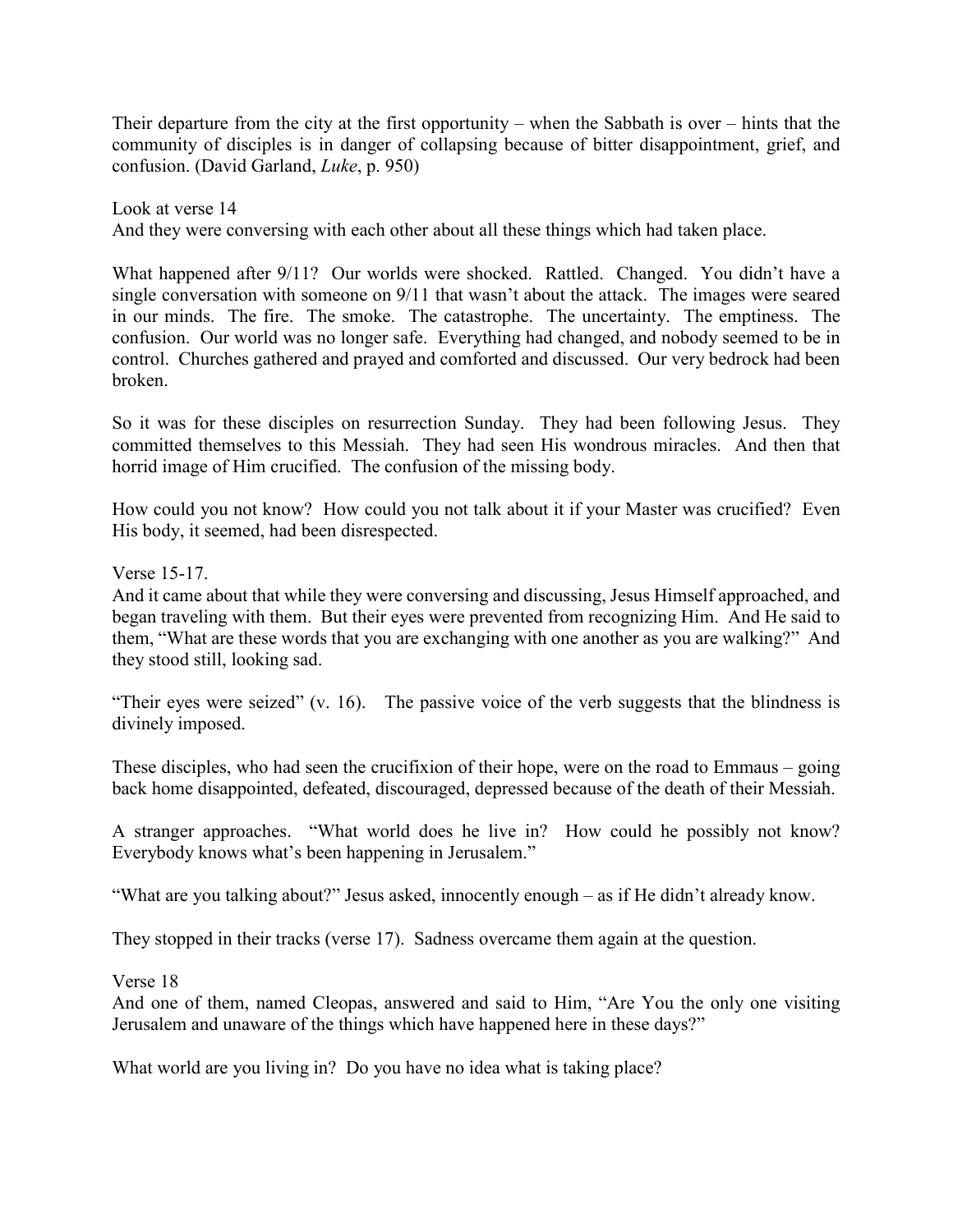Could you have been in New York City on 9/11 and not have known what had happened? That would be the equivalent. The unruly crowds had gathered. They had shouted, "Crucify. Crucify." Pilate had been involved. The Roman army had been involved. There had been a parade through the streets.

Could you really have been in New York City on 9/11 and depart the city asking, "What is going on here? What are you talking about? I am unaware of the attacks."

Cleopas seemed to say, "If you don't know what is going on, then you must be the only guy in Jerusalem who has no idea what has been taking place. Are you kidding me?"

"No, what's going on?" Jesus asks in verse 19.

Verses 20-21

You are not aware of the things about Jesus the Nazarene, who was a prophet mighty in deed and word in the sight of God and all the people, and how the chief priests and our rulers delivered Him up to the sentence of death, and crucified Him?

Have you ever reflected on the oddity of this passage? Cleopas unwittingly tells the story of Jesus to Jesus Himself.

They are so disappointed because Jesus has become nothing but another rejected prophet. How many times had Israel rejected, mistreated, and murdered the prophets? Even if Jesus could work the great works of Elijah, even if His deeds were like the deeds of Moses, He has been rejected.

He's rejected. They're devastated.

Verse 21 But we were hoping.... We were hoping He was going to be the one to redeem Israel.

Behind this image is another one with which we are familiar. The image of exodus. The image of Passover.

These two disciples were headed back to their home in Emmaus. Probably Cleopas – and maybe his wife Mary. Maybe she was the other disciple. They had been living out the story of the exodus. God had been present with Jesus in His miracles. God had been present with Him in His words. Look at verse 19. He was mighty in deed and word. He didn't just talk powerfully; He acted powerfully.

And just as Israel had been redeemed from slavery in Egypt in the first exodus, they were hoping that – through Jesus – God would purchase their freedom again.

Israel free. Liberated from pagan domination. Free from Rome. Free to serve God in peace and holiness.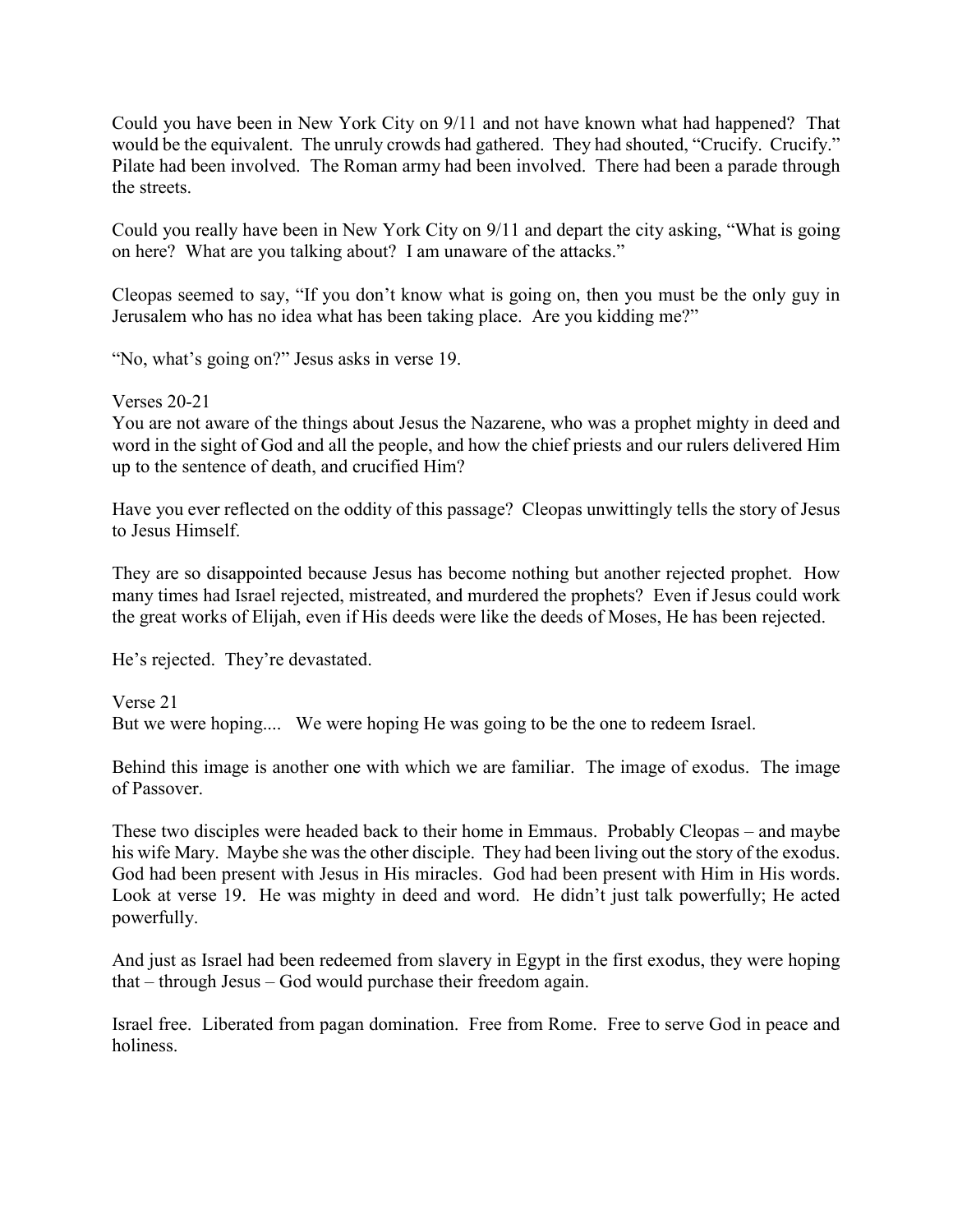That's why the crucifixion didn't make any sense. It wasn't only that their leader was dead and gone. That was bad enough, but it was more than this. Jesus had been the one to redeem Israel. His crucifixion was the complete and final devastation of their hopes.

The cross is where people end up when they think they are going to liberate Israel and find out too late they don't have the power to get it done.

They knew what His crucifixion meant – or, at least, they thought they did. Now, it seemed, God had not forgiven Israel's sins, and the pagans were still in power. As N. T. Wright said, they were traveling up the road they thought was leading to freedom, and it turned out to be a cul-de-sac.

How could they have been so wrong about Jesus? They had heard about the miracles. They had seen a few themselves. His words were so powerful – He spoke as if He were speaking for God; He spoke as if He was God. If you couldn't trust Him to set you free, then there was nobody else to whom they could turn.

Now all this commotion about angels and empty tombs. It was just the confusing icing on the cake of crucifixion.

But we were hoping....

You've been there before. I've been there before. The psalmist in the Psalter has been there before. Turn to Psalms 42 and 43.

Psalm 42 As the deer pants for the water brooks, So my soul pants for Thee, O God. My soul thirsts for God, for the living God; \*\*\*

My tears have been my food day and night, While they say to me all day long, "Where is your God?"

Look at the end of verse 5 Hope in God, for I shall again praise Him.

The psalmist is feeling like God is so far away. He's far away from the presence of the Almighty. "Where is your God?" (verse 3). "Hope in God, that I can praise Him again."

Look at verse 9 I will say to God my rock, "Why hast Thou forgotten me?"

Verse 10 While they say to me all day long, "Where is your God?"

Verse 11 Hope in God, for I shall yet praise Him.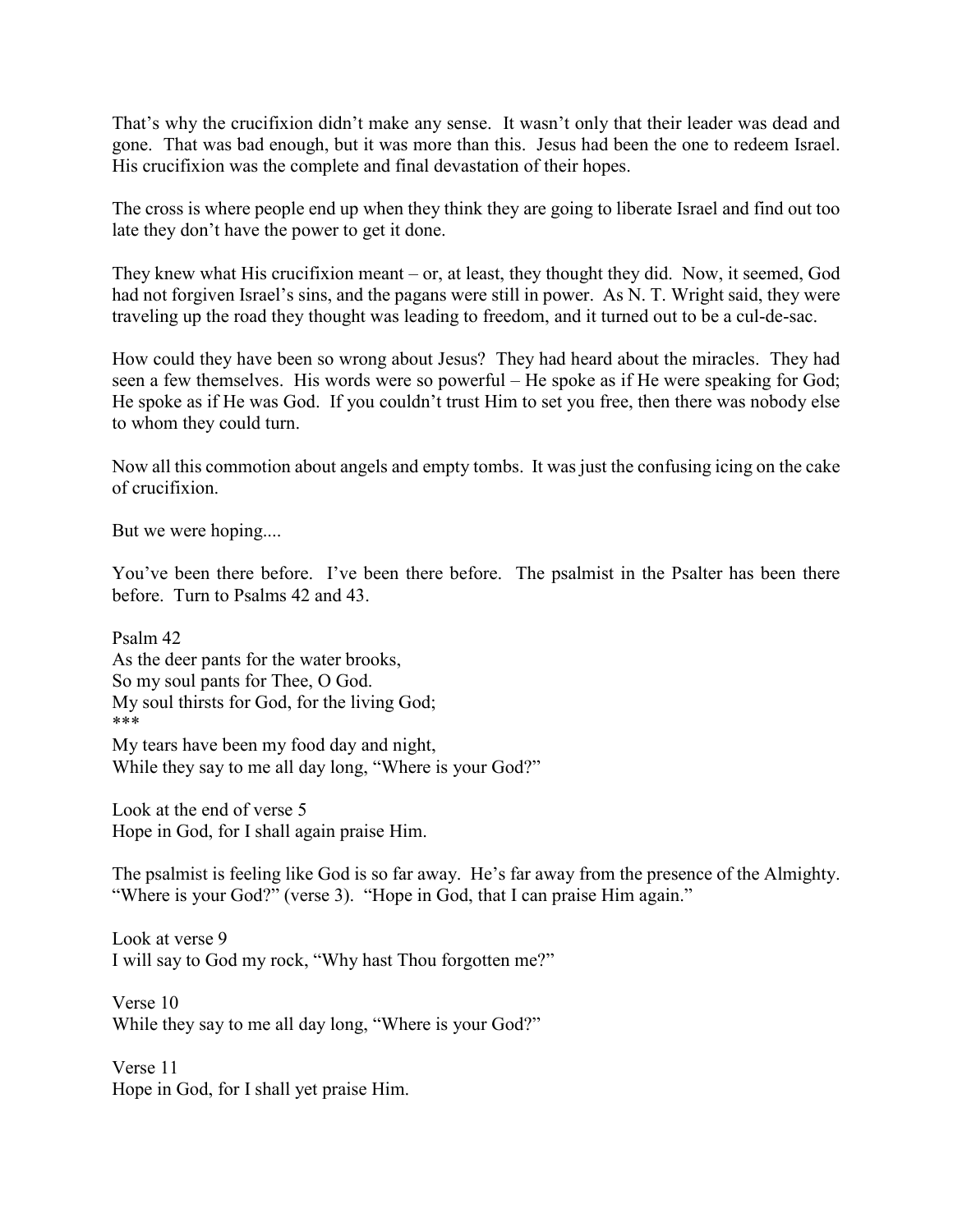It's really one psalm together. Psalm 43 continues. "Why hast Thou rejected me?" he asks in verse 2. He's in despair (verse 5). And in verse 5 he says again, "Hope in God, for I shall again praise Him, The help of my countenance, and my God."

But we were hoping....

They go on in verse 22 to tell Jesus how the women came to the tomb and reported that His body was not there, and about the angels. But they checked it out (verse 24), and they did not see Him.

Have they not realized how foolish they've been (verse 25)? This stranger, now, whom they did not recognize as Jesus, asks "Don't you believe what the prophets have spoken?" (verse 25).

Look at verse 26 Was it not necessary for the Christ to suffer these things and to enter into His glory?

You see, they've been hoping in the wrong direction all along. They were thinking that God would redeem Israel *from* suffering. Instead, He redeemed Israel *through* suffering. Through the suffering of the Messiah, who became Israel's representative.

So Jesus begins to teach them in verse 27

And beginning with Moses and with all the prophets, He explained to them the things concerning Himself in all the Scriptures.

Don't think for a moment that Jesus used a proof-text here and there. It wasn't like that at all. Rather, He retold the whole story of God's people and showed how, beginning from Genesis all the way to Chronicles (that's the last book in the Hebrew Bible, as the prophets come earlier), that the fulfillment they were looking for could only happen when the Messiah suffered and rose again, beginning God's new creation, beginning God's new people the church. This is what had happened.

He told the story in such a way that they could discover that the execution of this rabbi was not the disproof of His being the Messiah but, rather, the confirmation and the climax of His being Messiah.

Suppose for just a moment that you tell the story in such a way that the cross was not an example of the triumph of paganism over God's people but actually God's means of defeating the Evil One once and for all. Suppose for a moment that the cross was the way that sins were to be forgiven and the kingdom of God was to come in fullness.

As they listened to the story of Jesus as told by this stranger – who was Jesus Himself – their hearts were slowly unfolding. Unfolding a new truth of God. A truth that the cross was God's plan and God's way to save His people. To begin a new creation which included resurrection.

Can you imagine having two hours to walk with Jesus and have Him explain the Old Testament to you in such a way that it points to Him? Oh that we'd all been privy to those words of our Lord.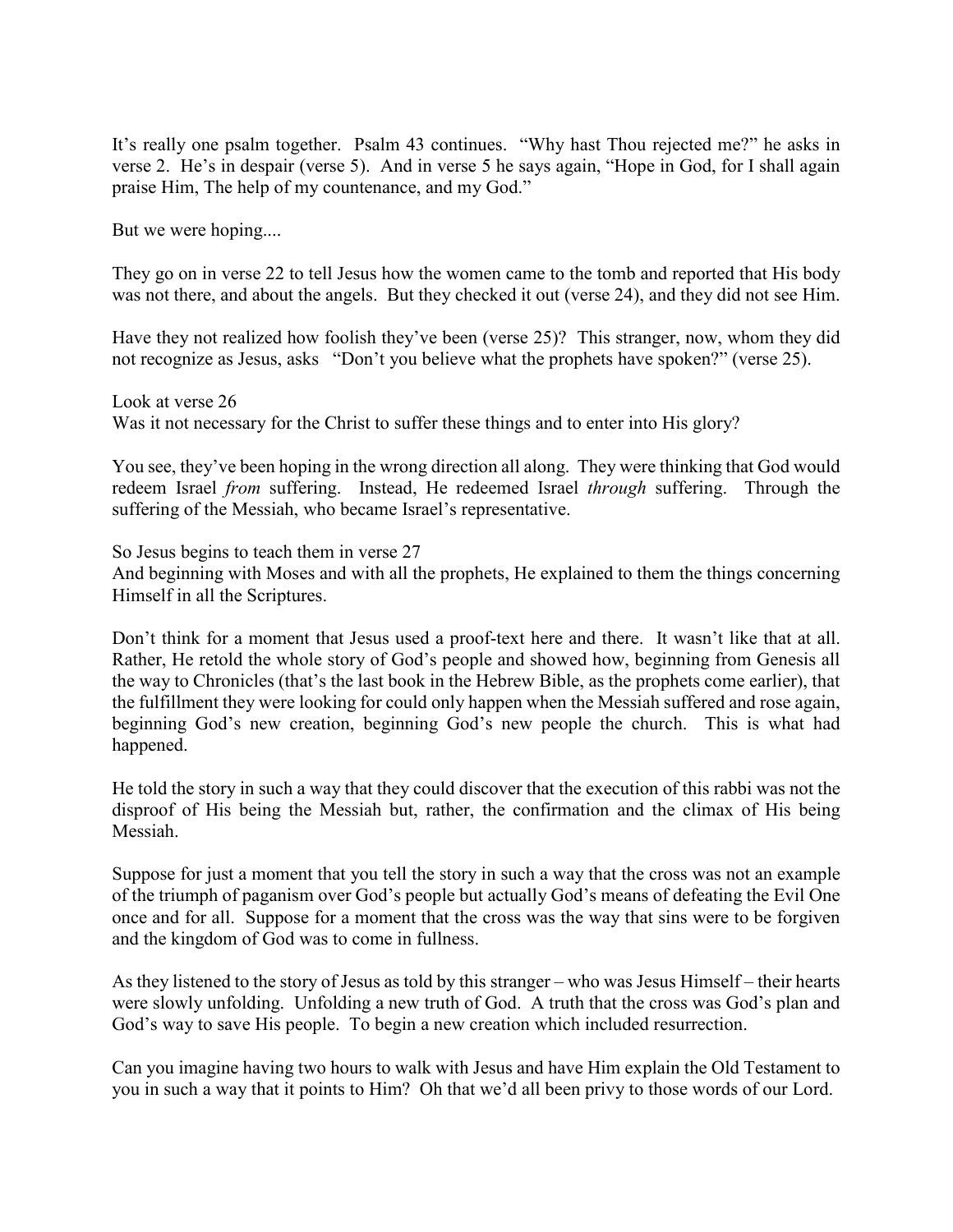As they arrived at Emmaus, some two hours letter, He acted as though He had further to travel. "It's getting late," they say. "You need to stay with us."

So He sits at the table with them, and odd things happen. He becomes the host.

Look at verse 30 And it came about that when He had reclined at the table with them., He took the bread and blessed it, and breaking it, He began giving it to them.

Jesus plays the part of the host. A role reversal. In the Upper Room, Jesus moves from guest to host by taking the bread (22:19). He: (1) took the bread; (2) gave thanks; (3) broke the bread; and (4) gave the bread.

Verse 31 And their eyes were opened and they recognized Him; and He vanished from their sight.

When Jesus breaks the bread, as He had before, their eyes were opened (verse 31).

In the breaking of the bread….

Think way back to the first meal in the Bible. The moment is heavy with significance. A woman takes some fruit. She eats it. She gives it to her husband. He eats it. The eyes of both of them are opened. The Greek text is plenty paralleled in the Septuagint. Look at verse 31: "And their eyes were opened." What happened in Genesis? "Their eyes were opened." And in Genesis, they saw they were naked.

The tale of the first meal was told over and over. Death, itself, was traced to this moment of rebellion. The whole creation now was subject to decay, futility, and sorrow – the first creation.

And now we have another first meal – we have the first meal of the new creation. He takes bread. He blessed it. He broke it. He gave it to them. And their eyes were opened – like the eyes of the first couple in Genesis.

Cleopas and Mary here in this story. Their eyes were opened.

And as their eyes are opened, the long curse is broken for us all – the curse that began with that first meal in Genesis. Death is defeated.

Verse 32

And they said to one another, "Were not our hearts burning within us while He was speaking to us on the road, while He was explaining the Scriptures to us?"

"We should have known. Didn't you have that feeling when He was talking on the road to Emmaus? Weren't our hearts strangely warmed?" they said.